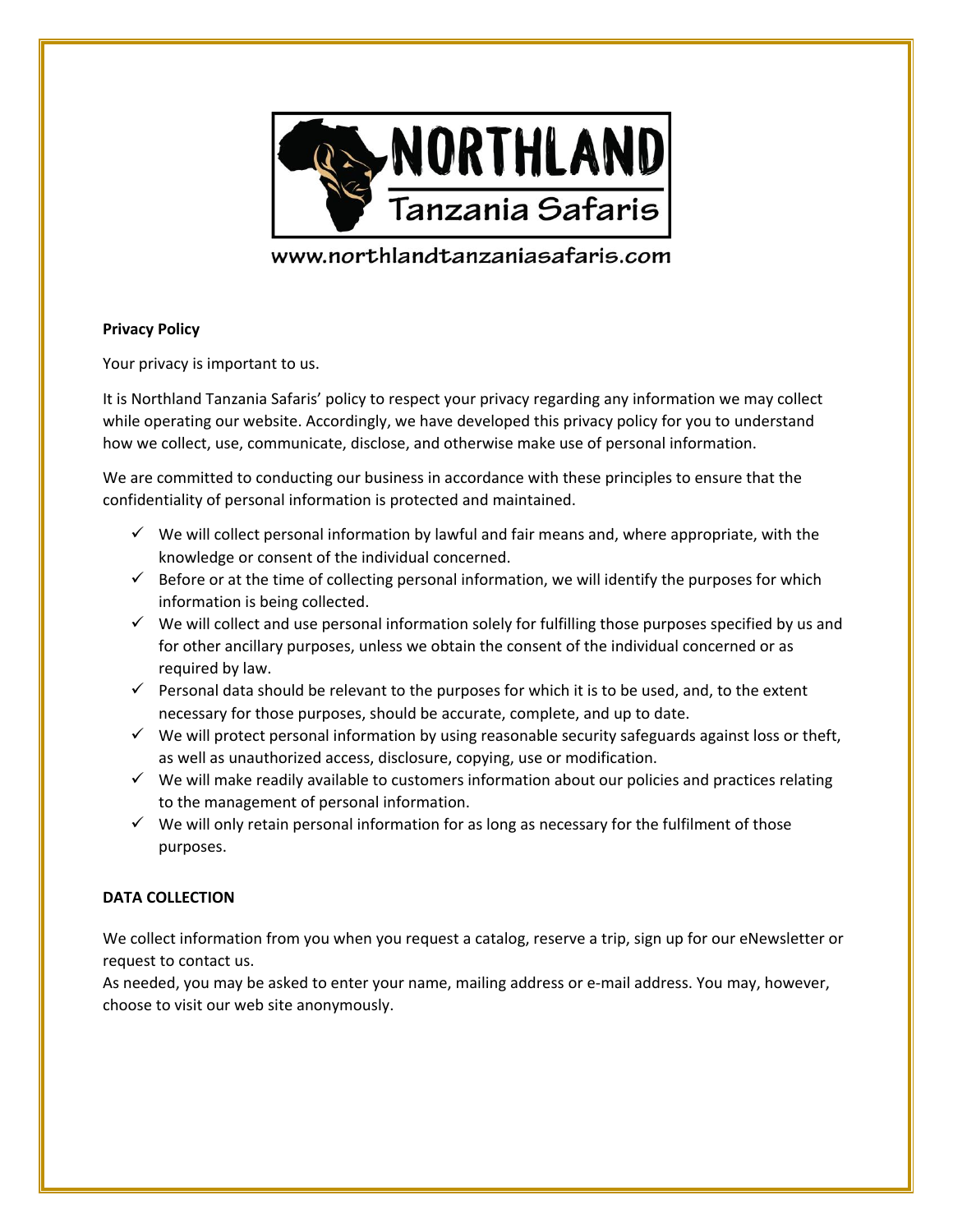## **Type of information we process**

We process the following information collected by means of electronic submission or physical forms (as may be applicable):

## **(i) Active Information:**

Your name and surname. Your gender, age group, and weight Physical address. Your e-mail addresses. Your telephone and mobile number. Your Identity and/or passport number. Your company details Your passport nationality, issue date, and expiry date Your personal opinion, views, interests, and preferences Your emergency contact details Your medical requirements, and Your dietary and special requirements.

## **(ii) Inactive Information collection:**

The type of web browser you use,

The operating system you use,

The date and time of your visit to our websites,

The specific pages you may have visited, and the address of the website

We do not receive, or process credit card information and use recognized and respected Pay gate portals to securely receive credit card payments. We do not have access to any credit card information.

## **What do we use your information for?**

Any of the information we collect from you may be used in one of the following ways: To personalize your experience. Your information helps us respond to your individual needs.

To improve our website. We continually strive to improve our website based on the information and feedback we receive from you.

To improve customer service. Your information helps us effectively respond to your customer service requests and support needs.

To process transactions.

#### **How do we use your e-mail address?**

We use your e-mail address to communicate with you in the following ways:

- $\checkmark$  The e-mail address provided will be used to send you information and updates pertaining to your trip.
- $\checkmark$  The e-mail address provided for requesting a catalog may be used first to confirm that you have received your catalog, and second, to deliver information related to your request.

Note: If at any time you would like to unsubscribe from receiving future e-mails, we include detailed unsubscribe instructions at the bottom of each e-mail.